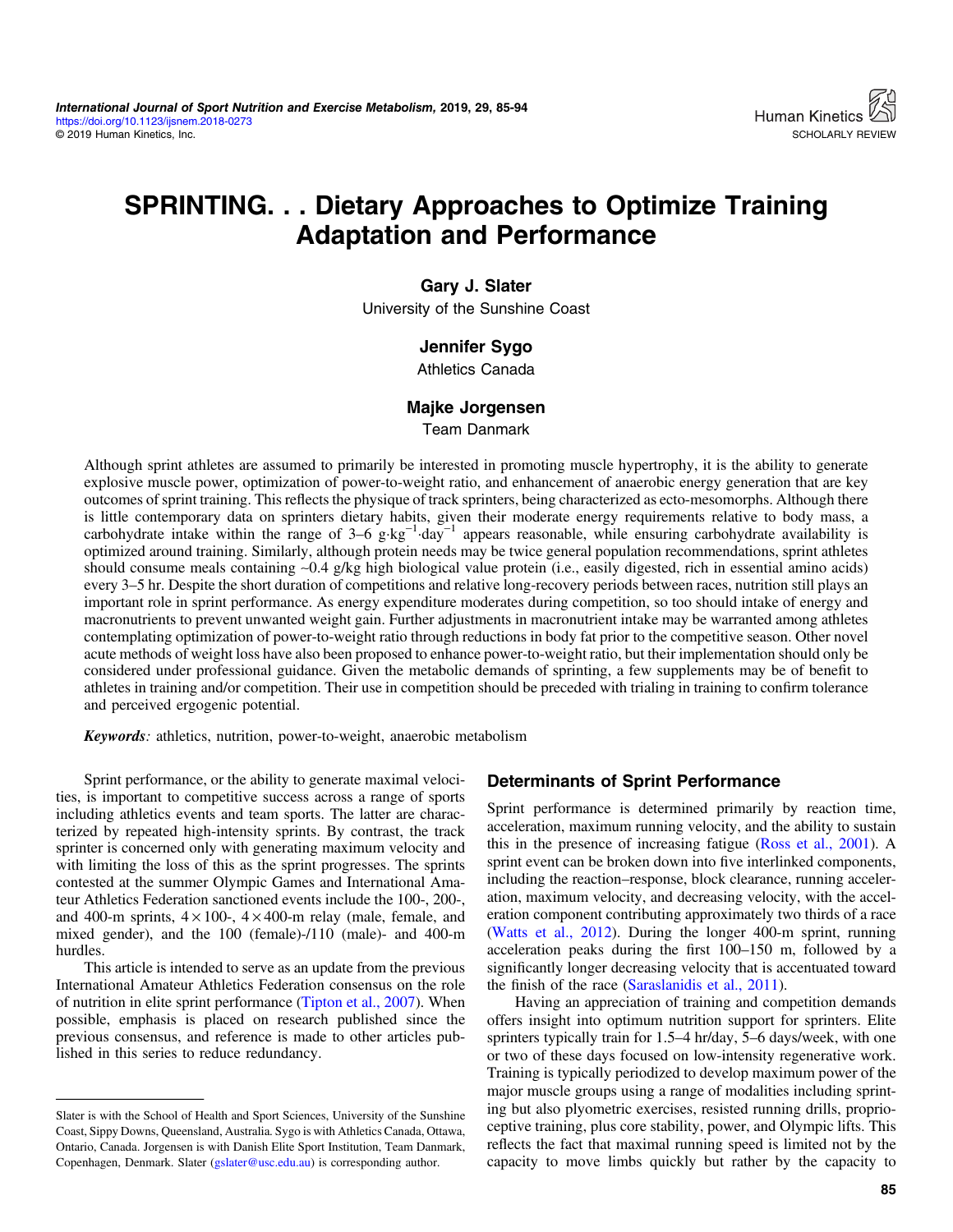produce the greatest ground force with the shortest ground contact time ([Weyand et al., 2010](#page-9-0)). Sprint-specific training typically involves brief maximum intensity repetitions of varying length (both below and above competition distance), with either long- or shortrecovery periods. This style of training enhances traits important to athletic development and is common among explosive athletics disciplines.

The structure of the training day may include sprint/track training followed by resistance training, plus ancillary activities such as massage or soft-tissue treatment, travel time to and from the training facility, as well as academic, professional, or personal commitments. This schedule can have an important impact on meal timing and access to food to support pretraining fuelling and recovery and should be considered when developing a sprinter's nutrition plan.

Sprint-training adaptations can be separated into several distinct outcomes, including neural and metabolic ([Dawson et al.,](#page-7-0) [1998](#page-7-0)), as well as physique changes ([Watts et al., 2012\)](#page-9-0). Although adaptations are dependent on the specific training intervention applied, sprint training appears to induce favorable enzymatic adaptations across all three energy systems, resulting in faster rates of phosphocreatine breakdown and greater glycolytic and mitochondrial enzyme activity [\(Ross & Leveritt, 2001\)](#page-8-0).

Intense sprint exercise results in rapid increases in energy turnover from both aerobic and anaerobic metabolism. Having an appreciation of energy system contribution influences training prescription and directing nutrition guidelines for both training and competition. The relative energy system contribution varies between events, with the anaerobic energy system dominant across all distances. Anaerobic glycolysis is a dominant energy system, as is reflected in the high-lactate production, especially during the 400 m (Duffi[eld et al., 2005](#page-7-0)). This ability to rapidly supply adenosine triphosphate through anaerobic sources correlates with performance in the sprint events. The relative aerobic contribution becomes more important as the distance increases (Table 1), with approximately 40% of energy derived from the aerobic metabolism in the 400 m in national caliber males and slightly higher in female athletes in season, although aerobic metabolism dominates after approximately 30 s [\(Spencer & Gastin, 2001](#page-8-0)).

The ability to generate explosive muscle power and strength is critical to success in sprint events ([Cunningham et al., 2013](#page-7-0)). Given the desire to enhance power-generating capacity, it is often assumed sprint athletes are primarily interested in promoting muscle hypertrophy. Although athletes may periodically attempt to promote skeletal muscle hypertrophy, key nutritional issues are broader than those pertinent to hypertrophy alone. These include the strategic timing of nutrient intake to maximize fuelling and recovery objectives, plus the enhancement of power-to-weight ratio, achieved through skeletal muscle hypertrophy and/or maintaining low body fat levels ([Huovinen et al., 2015\)](#page-7-0).

The source of fatigue during sprint training is likely multifactorial ([Green, 1997\)](#page-7-0), including neuromuscular and peripheral metabolic factors such as a decline in intramuscular pH. The latter is somewhat dependent on the intensity and volume of training undertaken and the time point within a training session. Metabolic fatigue during the earlier part of a workout may be due in part to reductions in phosphagen energy system stores and mild acidosis, while subsequent fatigue may result more from acidosis and impaired energy production from glycogenolysis ([Green, 1997](#page-7-0)). Interestingly, although multiple repeat sprints can have a significant impact on glycogen stores, data from cyclists suggests that low glycogen does not seem to impair single sprint performance [\(Hargreaves et al., 1997\)](#page-7-0). Taken together, this provides potential opportunities for nutritional interventions that could impact on training and performance, including buffering against acidosis for longer sprints (i.e., 400 m) and optimization of the phosphagen energy systems for shorter sprints (i.e., 100-, 200-m races).

## Physique and Body Composition Periodization

Despite a long history of sprinting in the Olympic Games, relatively few studies describe the physique of elite sprinters. What is known is that successful sprinters have unique physical traits that predispose them to excellence. Some of these are responsive to training stimuli and/or nutritional interventions, including skeletal muscle fiber type and area [\(Dowson et al., 1998](#page-7-0)), fascicle area and length [\(Abe et al., 2001](#page-6-0)) plus adiposity [\(Dowson et al., 1998](#page-7-0)). However, other architectural features such as stature, toe, foot, and lower leg length are not responsive in the same way ([Lee & Piazza,](#page-8-0) [2009](#page-8-0)). The available literature clearly reflects an emphasis on the importance for sprinters to maximize skeletal muscle mass to enhance power. However, this may not be appropriate for all sprinters with skeletal muscle hypertrophy possibly resulting in adverse adaptations, including a transition away from fast-twitch glycolytic fibers and slower contraction velocity characteristics [\(Alway et al., 1988](#page-7-0)) if inappropriately prescribed. Thus, unless the increase in power proportionally exceeds any associated weight gain, sprint performance is unlikely to be enhanced by an increase in skeletal muscle mass.

Sprinters do tend to be heavier and more muscular than other runners. Early data from athletes participating in the 1960, 1968, and 1976 Olympic Games reported elite sprinters had a somatotype of 1.5–5–3 for males and 2.5–4–3 for females, with both genders characterized as ecto-mesomorphs [\(Carter, 1984](#page-7-0)). These ratings are consistent with more contemporary data ([Abe et al., 2001\)](#page-6-0) demonstrating that sprinters have higher muscularity and low relative adiposity. Sprinters are not on average the tallest or most ectomorphic of the running disciplines and are reported ([Uth, 2005](#page-9-0)) to have a reasonably wide range for stature (men: 1.68–1.91 m; women: 1.52–1.82 m). However, in the past decade, the stature of successful male sprinters has been biased toward the upper limit or even exceeding this range, with speed records suggested to continue to be dominated by heavier and taller athletes [\(Charles &](#page-7-0) [Bejan, 2009\)](#page-7-0).

A comprehensive description of the evolution of successful world-class 100-m sprinter mass and stature characteristics is

Table 1 Relative Contribution of Aerobic and Anaerobic Metabolism to Sprint Performance (Duffi[eld et al., 2005\)](#page-7-0)

| Event, m | %Aerobic (male) | %Anaerobic (male) | %Aerobic (female) | %Anaerobic (female) |
|----------|-----------------|-------------------|-------------------|---------------------|
| 100      | $20.4 \pm 7.9$  | $79.6 \pm 7.9$    | $25.0 \pm 7.4$    | $75.0 \pm 7.4$      |
| 200      | $28.4 \pm 7.9$  | $71.6 \pm 7.9$    | $33.2 \pm 8.0$    | $66.8 \pm 8.0$      |
| 400      | $41.3 \pm 10.9$ | $58.7 \pm 10.9$   | $44.5 \pm 7.6$    | $55.5 \pm 7.6$      |

*Note.* Data are presented as  $M \pm SD$ .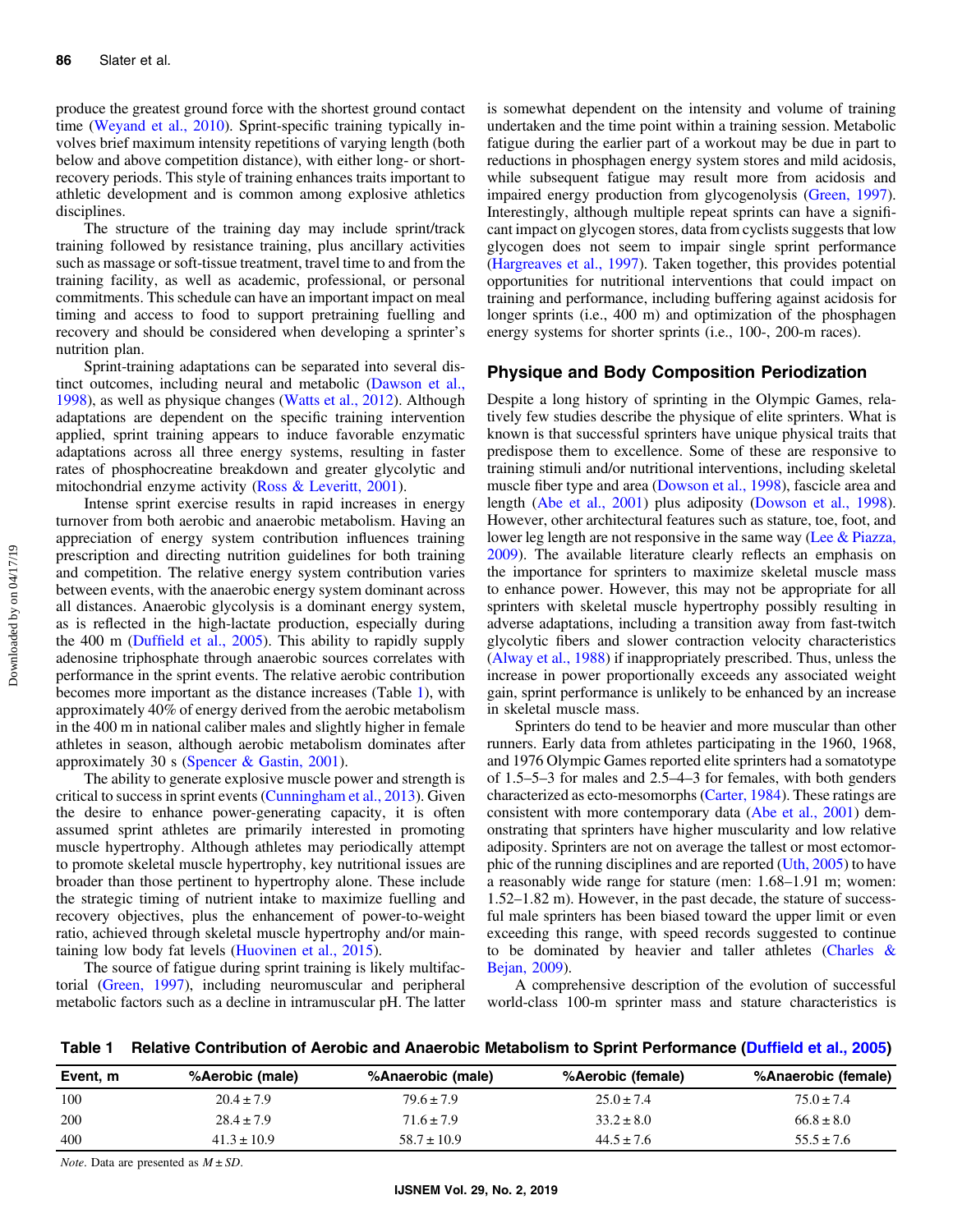| <b>Decade</b> | n  | Age (years)    | Body mass (kg) | Stature (m)     | BMI ( $kg/m2$ ) | RPI $(cm/kg0.333)$ |
|---------------|----|----------------|----------------|-----------------|-----------------|--------------------|
| 1940–1949     | 3  | $28.8 \pm 5.0$ | $65.3 \pm 9.9$ | $1.73 \pm 0.1$  | $21.7 \pm 1.4$  | $43.2 \pm 0.9$     |
| 1950–1959     | ∍  | $28.5 \pm 6.4$ | $65.4 \pm 2.1$ | $1.74 \pm 0.02$ | $21.4 \pm 1.2$  | $43.3 \pm 1.0$     |
| 1960–1969     | ∍  | $25.8 \pm 4.6$ | $58.5 \pm 2.1$ | $1.75 \pm 0.08$ | $19.4 \pm 1.2$  | $45.1 \pm 1.6$     |
| 1970–1979     | ∍  | $23.4 \pm 4.1$ | $62.0 \pm 1.4$ | $1.73 \pm 0.04$ | $20.7 \pm 0.5$  | $43.8 \pm 0.7$     |
| 1980–1989     | 71 | $25.0 \pm 3.1$ | $57.7 \pm 3.9$ | $1.68 \pm 0.05$ | $20.4 \pm 1.1$  | $43.6 \pm 1.1$     |
| 1990-1999     | 74 | $26.4 \pm 4.0$ | $59.1 \pm 5.2$ | $1.69 \pm 0.07$ | $20.8 \pm 1.5$  | $43.4 \pm 1.3$     |
| 2000–2009     | 74 | $26.2 \pm 3.9$ | $58.7 \pm 6.6$ | $1.66 \pm 0.07$ | $21.1 \pm 1.4$  | $42.9 \pm 1.0$     |

Table 2 Body Size and Shape Characteristics of Female World-Class Sprinters Per Decade

Note. Data are reported as  $M \pm SD$ . BMI = body mass index; RPI = reciprocal ponderal index. Adapted from "The Changing Shape Characteristics Associated With Success in World-Class Sprinters," by A. S. Watts, I. Coleman, and A. Nevill, 2012, Journal of Sports Sciences, 30(11), pp. 1085-1095.

|  |  | Table 3 Body Size and Shape Characteristics of Male World-Class Sprinters Per Decade |  |  |
|--|--|--------------------------------------------------------------------------------------|--|--|
|--|--|--------------------------------------------------------------------------------------|--|--|

| <b>Decade</b> | n  | Age (years)    | Body mass (kg) | Stature (m)     | BMI ( $\text{kg/m}^2$ ) | RPI (cm/kg $^{0.333}$ ) |
|---------------|----|----------------|----------------|-----------------|-------------------------|-------------------------|
| 1910-19       | 9  | $23.3 \pm 3.0$ | $69.2 \pm 3.6$ | $1.77 \pm 0.04$ | $22.1 \pm 1.4$          | $43.3 \pm 1.1$          |
| 1920-29       | 23 | $23.6 \pm 2.9$ | $69.5 \pm 4.7$ | $1.73 \pm 0.04$ | $23.3 \pm 1.3$          | $42.1 \pm 0.9$          |
| $1930 - 39$   | 25 | $23.7 \pm 2.8$ | $74.6 \pm 6.7$ | $1.78 \pm 0.03$ | $23.4 \pm 1.8$          | $42.4 \pm 1.1$          |
| 1940-49       | 22 | $23.4 \pm 3.3$ | $72.4 \pm 4.6$ | $1.80 \pm 0.03$ | $22.5 \pm 1.8$          | $43.2 \pm 1.3$          |
| 1950-59       | 30 | $24.1 \pm 3.2$ | $71.9 \pm 6.3$ | $1.76 \pm 0.09$ | $23.3 \pm 2.3$          | $42.3 \pm 2.0$          |
| 1960-69       | 23 | $23.6 \pm 3.0$ | $75.9 \pm 7.3$ | $1.79 \pm 0.07$ | $23.7 \pm 1.3$          | $42.4 \pm 1.1$          |
| 1970–79       | 21 | $23.2 \pm 2.9$ | $76.9 \pm 5.4$ | $1.84 \pm 0.07$ | $22.8 \pm 1.9$          | $43.3 \pm 1.5$          |
| 1980-89       | 34 | $23.8 \pm 2.7$ | $73.7 \pm 6.0$ | $1.83 \pm 0.05$ | $21.9 \pm 1.2$          | $43.9 \pm 0.8$          |
| 1990-99       | 54 | $26.1 \pm 3.5$ | $75.2 \pm 5.3$ | $1.80 \pm 0.05$ | $23.1 \pm 1.6$          | $42.8 \pm 1.2$          |
| $2000 - 09$   | 99 | $25.6 \pm 3.4$ | $77.9 \pm 5.6$ | $1.81 \pm 0.06$ | $23.8 \pm 1.8$          | $42.5 \pm 1.4$          |

Note. Data are reported as  $M \pm SD$ . BMI = body mass index; RPI = reciprocal ponderal index. Adapted from "The Changing Shape Characteristics Associated With Success in World-Class Sprinters," by A. S. Watts, I. Coleman, and A. Nevill, 2012, Journal of Sports Sciences, 30(11), pp. 1085-1095.

presented in Tables 2 and 3 ([Watts et al., 2012\)](#page-9-0). The available data span 10 decades (1910–2009) for men and eight (1940–2009) for women, although earlier female data are derived from case reports and, thus, include very small samples. Records typically included top 10, 100-m sprinters for both sexes during these periods. Athlete speed (m/s), body mass index (BMI, kg/m), and reciprocal ponderal index (RPI, cm/kg $^{0.333}$ ) were calculated. The BMI provided a proxy for muscularity, and the RPI provided a measure of linearity, with higher BMI and RPI representing greater muscularity and tallness/linearity, respectively. As expected, speed increased over the decades in both genders. Among male world-class sprinters, a high BMI was positively associated with success until the most recent decade where the trend was reversed. Most interesting was the finding that recently successful sprinters tended to have higher RPI. This was consistently observed over the decades for women with RPI positively associated with success and BMI exhibiting a weaker, negative association for speed. Taken together, it appears the influence of muscle mass on sprint performance is less important, with taller, more linear sprinters achieving greater success. This might be explained by the influence of stride length on sprint speed [\(Watts et al., 2012](#page-9-0)).

Interestingly, the current 100-m world record for women of 10.49 s attained in 1988 was for a runner (stature: 1.70 m; mass: 59 kg) with a more extreme RPI  $(43.73 \text{ cm/kg}^{0.333})$ . The next closest time (10.65 s) to this long-standing world record was for another "linear" sprinter with an identical RPI (stature: 1.80 m; mass: 70 kg). In the men, the current world-record time (set in 2009) for 100-m sprint (9.58 s) was for an athlete with a stature of

1.93 m. It is recognized, however, that the use of prohibited performance-enhancing pharmaceuticals by some athletes may confound this type of analysis.

As elite sprinters are concerned with optimizing power-toweight ratio, there may be occasions when sprint athletes choose to restrict energy intake in the hope of reducing total body mass or fat mass, especially in advance of key races. When this is undertaken strategically to ensure retention of lean body mass and hormonal status, weight loss of as little as 2–3 kg can have a favorable impact on explosive power and speed ([Huovinen et al., 2015](#page-7-0)). Despite the potential benefits of reducing body mass, sprint athletes may present with indicators of low energy availability, suggesting that attempts to restrict energy intake should be conducted with appropriate caution to ensure athlete health and performance are not compromised ([Sygo et al., 2018](#page-9-0)).

Novel approaches to facilitate acute weight loss in an attempt to optimize power-to-weight ratio have anecdotally been implemented by some sprint athletes in recent times. Although there is no research supporting this practice in a sporting context, low-residue diets have been shown to facilitate weight loss within the range of 300–700 g ([Rankin & Gibson, 2015\)](#page-8-0) and, thus, may be insufficient to significantly affect power-to-weight ratio in isolation. Intentional dehydration is an alternative approach to acutely promote sufficient weight loss to potentially favorably influence power-to-weight ratio. Indeed, there is some evidence to show an enhancement in vertical jump performance following dehydration equivalent to ∼3% of body mass ([Viitasalo et al., 1987\)](#page-9-0). Conversely, sprint performance over distances of 50–400 m remain stable despite an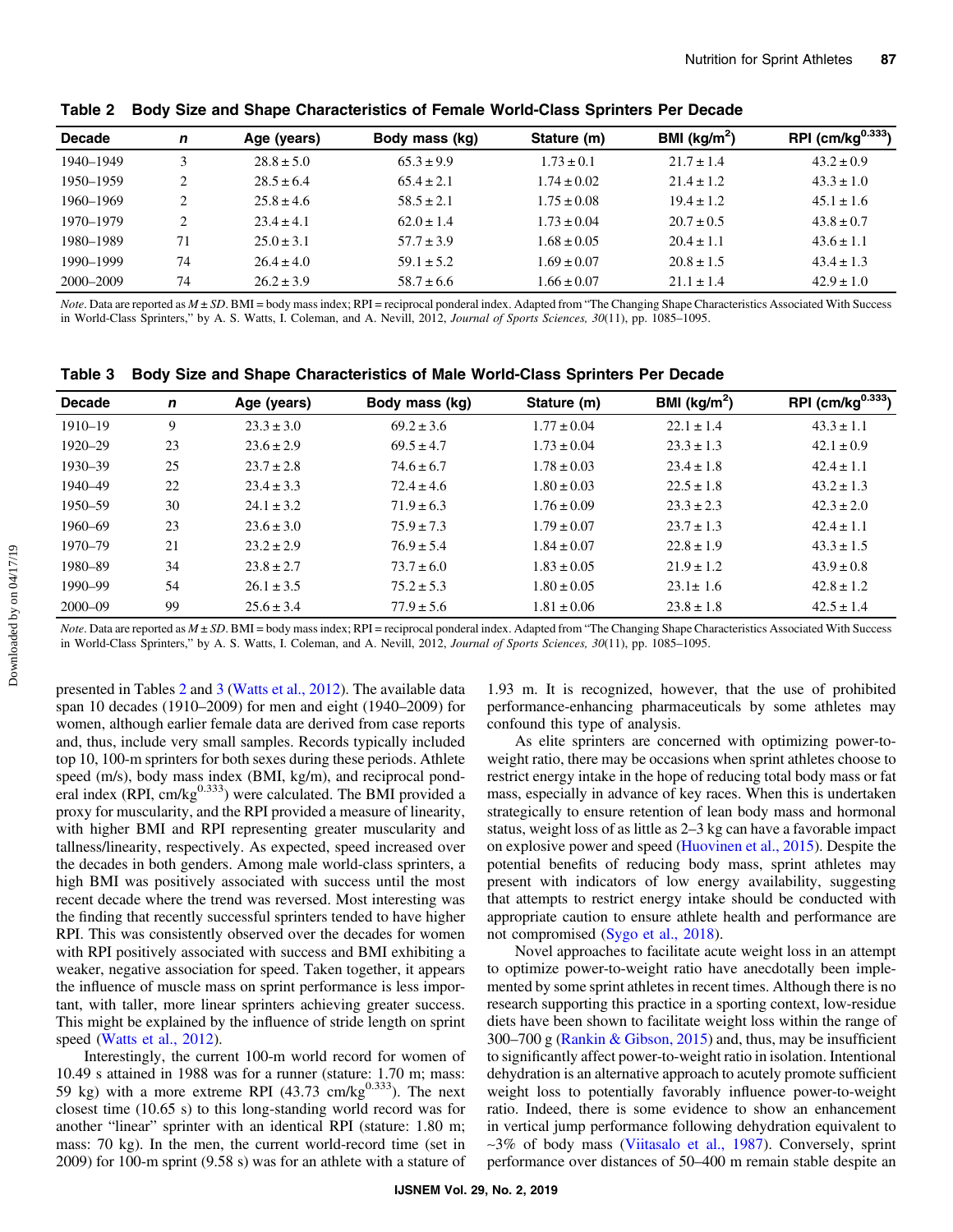<span id="page-3-0"></span>acute reduction in body mass equivalent to 2.0–2.5% facilitated through diuretic-induced dehydration [\(Watson et al., 2005\)](#page-9-0). Athletes wishing to trial these acute weight loss strategies before competition should seek the advice of a university-qualified nutrition professional in advance so that health and performance implications can be more closely assessed.

Rather than absolute power output, acceleration in sprinting is also a function of power-to-weight ratio. Greater muscle strength and power are usually accompanied by an increase in muscle crosssectional area but the ability to generate force also requires improved neuromuscular recruitment. In a study comparing heavier, more muscular adults to adolescent sprinters, higher muscularity and mass were reported to explain slower sprint start dynamics in the adults [\(Aerenhouts et al., 2012](#page-7-0)). Although optimizing muscle mass is important for the development of explosive power, especially at the sprint start, training should advance technical skills to facilitate effective transfer of strength benefits. Although most studies report a "normalized' muscle strength of participants by adjusting for total or lean body mass, this unfortunately fails to adequately account for regional mass differences (e.g., differences in upper to lower body mass), which are likely to be important to performance. Locating mass closer to the joint center helps optimize biomechanical efficiency, a concept supported by research showing that sprinters with greater deposition of muscle in the upper portion of the quadriceps are faster (Handsfi[eld et al., 2017](#page-7-0)).

Muscularity for sprinters needs to be optimized rather than maximized, and currently, there are insufficient comprehensive morphological data to provide detailed guidance. Small differences in adiposity on the limbs of sprinters have also been demonstrated to predict performance with relatively small reductions in medial calf skinfold associated with faster run times, at least in less elite runners (Legaz  $\&$  Eston, 2005). This suggests that subtle differences in the distribution of mass influences performance, possibly the result of increased muscular effort and energy expenditure associated with heavier lower limbs when running. This raises the concept of optimizing nutritional support of some training sessions to facilitate adaptation but not others. For example, support training sessions where hypertrophy may be beneficial, but do not optimize nutritional support of other sessions, where you want neural adaptations but not a hypertrophy response. Such an approach

would demand strategic prescription of nutrition support in accordance with the training program, with significant dialog between athlete, coaching personnel, and university-qualified nutrition professional.

#### Dietary Practices and Recommendations

The dietary intakes of sprint athletes are poorly represented in the literature (Table 4) ([Tipton et al., 2007](#page-9-0)) and may not accurately represent current practice, given the validity of methods used [\(Capling et al., 2017](#page-7-0)). When contrasted against other track-andfield athletes, relative energy and macronutrient intake are lower among sprinters than in the intake of middle-distance and longdistance runners ([Sugiura et al., 1999\)](#page-9-0). Despite this, micronutrient intakes are similar between runners. Less is known about the distribution of dietary intake throughout the day, including intake before, during, and after exercise, a time where nutrient intake can have a significant impact on not only substrate availability but also on adaptation to the training stimulus. Nutrition strategies to amplify training-induced adaptive signals outside of protein metabolism among sprint athletes remain to be explored.

#### Carbohydrate

The ergogenic potential of carbohydrate availability for sprint athletes is poorly understood. There is evidence that maintenance of an extremely low-carbohydrate diet can impair performance in events as brief as one 30-s sprint, presumably because of low muscle glycogen stores and decreased rates of glycolysis [\(Langfort](#page-8-0) [et al., 1997](#page-8-0)). Indeed, muscle glycogen stores can be reduced by almost half following just three 30-s maximal sprints. However, this alone does not appear to affect sprint exercise performance. Rather, fatigue may be caused by reduced creatine phosphate availability, increased hydrogen ion concentration, impairment in sarcoplasmic reticulum function, or some other fatigue-inducing agent ([Hargreaves et al., 1998](#page-7-0)).

Within the training context, where multiple daily sessions are undertaken including repeat sprints and other modalities such as resistance training and plyometrics, carbohydrate availability may play a more important role, with muscle glycogen stores reduced by

Gender Population Body mass (kg) Energy Carbohydrate Protein Fat Survey<br>J kJ/kg q q/kg q q/kg q %E method MJ kJ/kg g g/kg g g/kg g %E method References Male  $22.4 \pm 2.6$  years National level  $(n = 10)$ 67 11.1  $\pm$  1.5 167  $\pm$  33 340  $\pm$  57 5.1  $\pm$  1.0 102  $\pm$  20 1.5  $\pm$  0.4 90  $\pm$  16 30  $\pm$  3 3-Day diary Sugiura et al. ([1999\)](#page-9-0) 12–18 years Adolescent  $(n = 30)$ 61 11.1  $\pm$  1.5 182 362  $\pm$  54 6.0  $\pm$  0.9 92  $\pm$  17 1.5  $\pm$  0.3 91  $\pm$  21 30  $\pm$  5 7-Day diary Aerenhouts et al. ([2008\)](#page-7-0) National level  $(n=7)$ 74 8.5 154 ± 33 311 4.2 ± 1.5 155 2.1 ± 0.5 96 42 4-Day diary Huovinen et al. ([2015\)](#page-7-0) 20–35 years National level  $(n = 8)$ 80 11.9  $149 \pm 23$  368  $4.6 \pm 0.6$  168  $2.1 \pm 0.7$  72 22 4-Day diary Huovinen et al, ([2015\)](#page-7-0) Female  $20.5 \pm 3.2$  years National level  $(n = 11)$ 54  $10.0 \pm 2.2$  191  $\pm 46$  305  $\pm 79$  5.8  $\pm 1.6$  89  $\pm 25$  1.7  $\pm 0.5$  86  $\pm 17$  33  $\pm 4$  3-Day diary Sugiura et al. ([1999\)](#page-9-0) 12–18 years Adolescent  $(n = 26)$ 55  $8.4 \pm 1.6$  153  $273 \pm 54$  5.1 $\pm 1.1$   $78 \pm 15$  1.5 $\pm 0.3$  69 $\pm 17$  30 $\pm 5$  7-Day diary Aerenhouts et al. ([2008\)](#page-7-0)

Table 4 Reported Daily Dietary Intake of Energy and Macronutrients Among Sprint Athletes During Training (Unless Otherwise Stated) Since 1980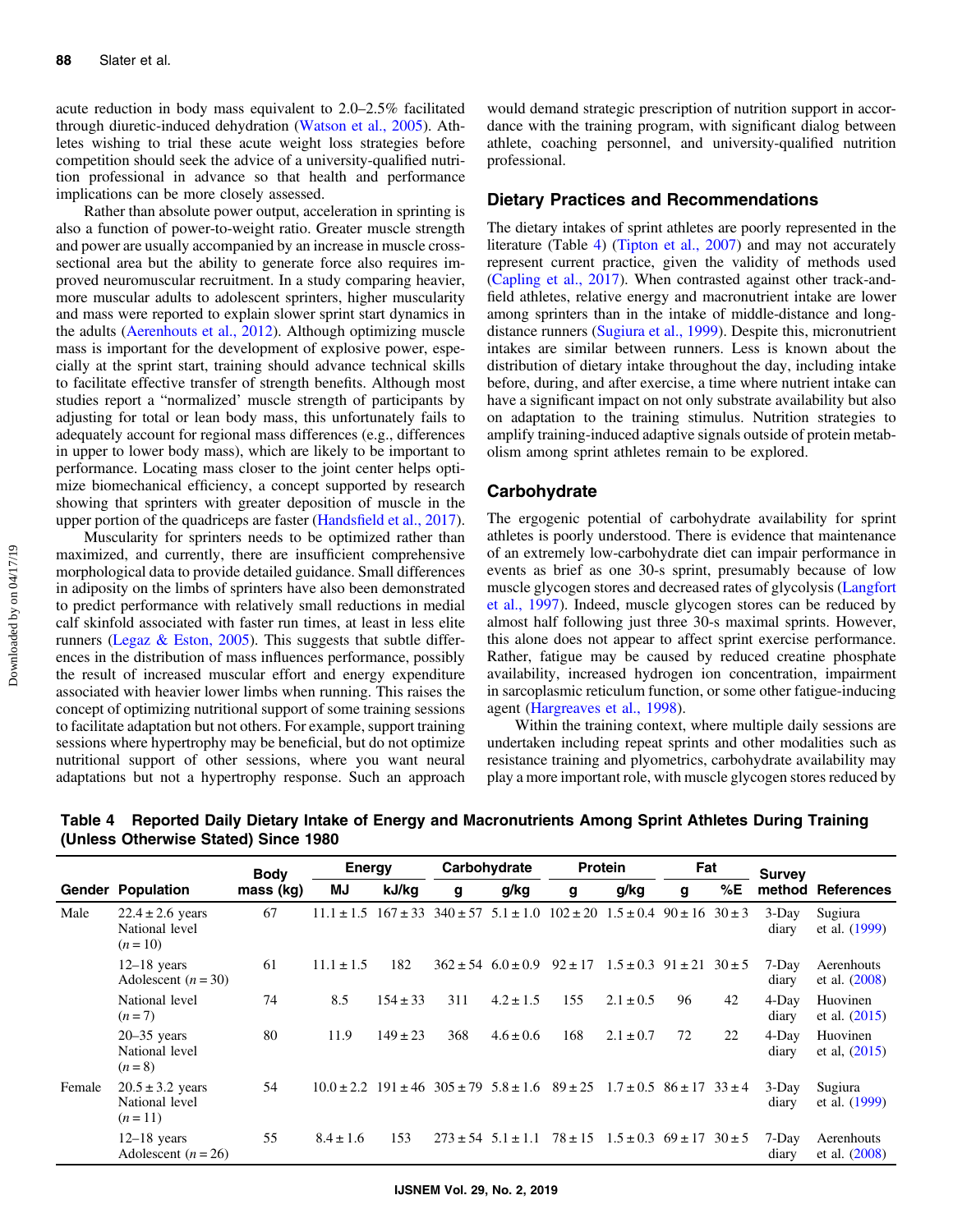70–80% following repeated 60-s sprints [\(MacDougall et al., 1977](#page-8-0)). These reductions in substrate availability are probably sufficient to impair both repeat sprint performance [\(Rockwell et al., 2003\)](#page-8-0) and other forms of training undertaken by sprinters. Furthermore, a single resistance–training session can reduce muscle glycogen stores by as much as 24–40% ([Koopman et al., 2006\)](#page-8-0). Reductions in muscle glycogen stores have been associated with performance impairment in both isokinetic torque and isoinertial resistance– training capacity. Thus, it is plausible that impaired training performance could occur in any session that relies on rapid and repeated glycogen breakdown. If the low-carbohydrate status is achieved through a low-carbohydrate, high-protein diet, acid–base status may also be impaired if sustained, further adversely affecting performance [\(Maughan et al., 1997](#page-8-0)).

Athletes are encouraged to pay particular attention to dietary intake in the hours before exercise, under the assumption that preexercise nutritional strategies can influence exercise performance. Evidence is present for a beneficial role of acute carbohydrate ingestion before and/or during strength training [\(Lambert et al.,](#page-8-0) [1991](#page-8-0)). However, not all investigations show a benefit of acute carbohydrate ingestion ([Kulik et al., 2008](#page-8-0)). It is proposed that the ergogenic potential for carbohydrate ingestion is most likely to be observed when elite sprint athletes are undertaking longer duration, high-volume training. Currently, specific recommendations for an optimum rate or timing of carbohydrate ingestion for sprint athletes before and during any given training session cannot be made. Furthermore, any nonmetabolic response from mouth rinsing a carbohydrate solution does not appear to influence sprint perfor-mance [\(Painelli et al., 2011](#page-8-0)), although the impact on training capacity warrants further investigation, especially among athletes who experience gastrointestinal tract distress.

Dietary survey literature relating to sprint athletes suggests that they typically report daily carbohydrate intakes of 4–6 g/kg body mass, independent of gender (Table [4\)](#page-3-0). Although this may appear low relative to the intakes of endurance athletes and may be amplified by underreporting common among dietary assessment methodology ([Capling et al., 2017\)](#page-7-0), there is no conclusive evidence of benefit from maintaining a high habitual carbohydrate intake among sprint athletes. Given the lower relative energy expenditure of larger athletes, their requirements for other nutrients, plus the effect of adjusting carbohydrate on total energy intake, recommendations for carbohydrate intake at strategic times, including before, during, and after exercise, may be more applicable for the sprint athlete. This would ensure carbohydrate availability is optimized at critical time points. Thus, a range of daily carbohydrate intakes between 3 and 6 g/kg body mass strategically allocated across the day would be considered reasonable for sprint athletes depending on their phase of training [\(Bartlett et al., 2015\)](#page-7-0).

# Protein

Strength–power athletes such as sprinters have advocated highprotein diets for many years. Although debate continues on the need for additional protein among sprint-trained athletes, general guidelines now recommend that athletes undertaking strength– power training ingest approximately twice the current recommendations for protein of their sedentary counterparts or as much as 1.6–2.2 g·kg−<sup>1</sup> ·day−<sup>1</sup> ([Stokes et al., 2018\)](#page-9-0). Given the relatively wide distribution of protein in the meal plan and increased energy intake of athletes, it is not surprising to learn that the majority of sprint athletes achieve these increased protein intake targets (Table [4\)](#page-3-0). Exceeding the upper range of protein intake guidelines

likely offers no further benefit and simply promotes increased amino acid catabolism and protein oxidation ([Witard et al., 2014](#page-9-0)). Furthermore, there is evidence that an intense period of resistance training reduces protein turnover and improves net protein retention [\(Phillips et al., 1999\)](#page-8-0), thus reducing relative dietary protein requirements of experienced resistance-trained athletes.

Simply contrasting an athlete's current daily protein intake against generic guidelines does not address whether protein intake has been optimized to promote gains in muscle mass or repair damaged tissues. Rather, consideration should be given to other dietary factors, including total energy intake and the daily distribution and biological value of ingested protein. Although there is little information available on the eating patterns of sprint athletes, available literature on athletic populations suggests that the majority of daily protein intake is skewed toward the evening, with little consideration for breakfast or between-meal intake [\(Gillen et al.,](#page-7-0) [2017](#page-7-0)). Thus, rather than focusing on total daily intake, sprint athletes are encouraged to consume meals containing ∼0.4 g/kg high biological value protein every 3–5 hr [\(Witard et al., 2018](#page-9-0)). Further investigation of contemporary dietary practices of sprint athletes using valid tools is clearly warranted.

# Hydration

As with all athletes, sprint athletes are encouraged to initiate training in a euhydrated state. However, the duration of sprint events ensures that no hydration intervention is warranted during the event itself. Furthermore, the reduction in body mass associated with hypohydration may reduce the work required to accelerate the body, compensating for any reduction in muscular strength/power [\(Maughan & Shirreffs, 2010](#page-8-0)). Despite this, longer duration activities undertaken by sprint athletes such as resistance training are impaired by hypohydration ([Kraft et al., 2010](#page-8-0)). On the weight of this evidence, track-sprinting performance does not appear to be influenced by a state of hypohydration within the range of 2–3%, especially among trained individuals ([Savoie et al., 2015](#page-8-0)). However, sprint training characterized by repeat high-intensity efforts may be impaired by hypohydration. Sprint athletes are advised to start training in a state of euhydration, drink to their thirst and gastrointestinal tolerance, and limit body mass loss to no more than 2–3% during any one training session, complementing this with aggressive postexercise recovery strategies, inclusive of adequate fluid and electrolytes. See also Casa et al. [\(2018](#page-7-0)).

#### **Recovery**

Given that sprint athletes typically undertake multiple daily training sessions, posttraining nutritional recovery strategies are advocated. The acute ingestion of carbohydrate and protein combined after sprint training results in more favorable recovery outcomes, including restoration of muscle glycogen stores and muscle protein metabolism, than the ingestion of either nutrient alone. Postexercise protein ingestion also lowers carbohydrate intake requirements in the acute recovery period, with an energy-matched intake of  $0.8 \text{ g} \cdot \text{kg}^{-1} \cdot \text{hr}^{-1}$  carbohydrate plus  $0.4 \text{ g} \cdot \text{kg}^{-1} \cdot \text{hr}^{-1}$  protein resulting in similar muscle glycogen resynthesis over 5 hr compared with 1.2 g·kg−<sup>1</sup> ·hr−<sup>1</sup> carbohydrate alone following intermittent exercise [\(van Loon et al., 2000\)](#page-9-0), with a similar response evident following resistance exercise. Preliminary evidence also suggests the postexercise coingestion of carbohydrate and protein may reduce the muscle damage often seen in strength-trained athletes ([Cockburn](#page-7-0) [et al., 2010\)](#page-7-0); whether such a response has a functional benefit is unclear.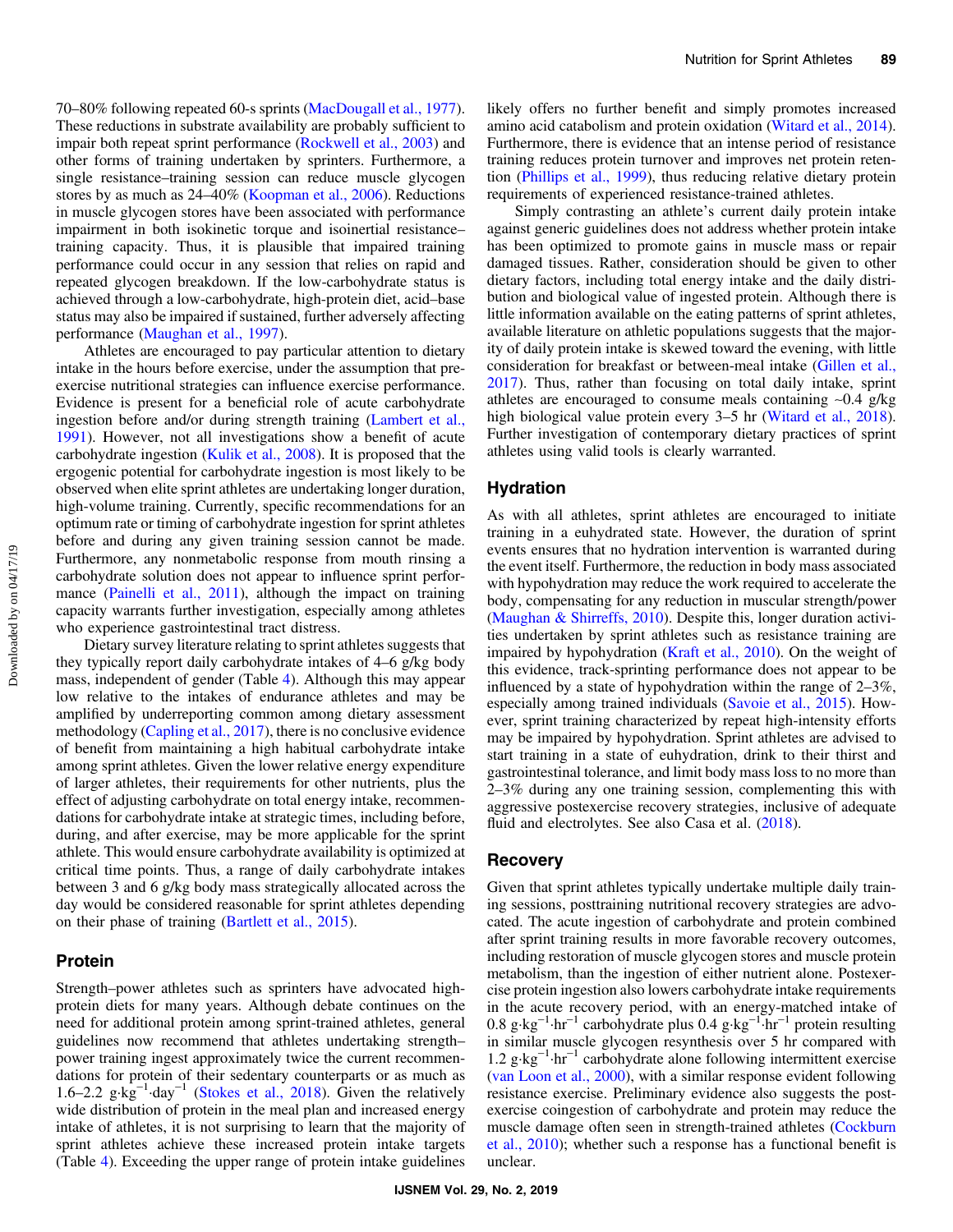Another potential strategy to attenuate the exercise-induced muscle damage common among sprint athletes involves the ingestion of phytonutrient-rich foods such as blueberries, pomegranate, and tart cherry [\(Levers et al., 2015](#page-8-0)). The integration of these whole foods or their concentrates into the meal plan of sprint athletes holds interesting promise and warrants further investigation, at least when the focus is on recovery, rather than adaptation ([Vitale](#page-9-0) [et al., 2017\)](#page-9-0).

# Supplementation

Supplement use among runners varies based on the event, with sprinters reported to have both higher ([Tscholl et al., 2010\)](#page-9-0) and lower [\(Maughan et al., 2007](#page-8-0)) rates of supplement use relative to distance runners, with polysupplementation common. Although multivitamin and mineral supplements remain popular, protein powders and specific amino acid supplements, caffeine, and creatine monohydrate are also frequently used by sprinters [\(Tscholl et al., 2010](#page-9-0)). Similar to other track-and-field athletes, sprinters are motivated to take supplements to enhance recovery, health, and performance [\(Peeling et al., 2019\)](#page-8-0).

The majority of the energy required during a single bout of brief, maximal exercise is provided through anaerobic pathways, specifically glycogenolysis resulting in phosphocreatine degradation and lactate formation (Duffi[eld et al., 2005\)](#page-7-0). Interventions able to influence energy availability through these pathways may favorably affect sprint exercise performance. After reviewing the metabolic demands of sprinting, several supplements might benefit the sprint athlete, whether in training or competition, and these are summarized in Table 5 and discussed in detail elsewhere [\(Peeling](#page-8-0) [et al., 2019\)](#page-8-0).

Creatine monohydrate supplementation has the potential to favorably impact on sprint performance, given the ability to aid in the rapid rephosphorylation of high-energy phosphates and

| <b>Supplement</b><br>name | <b>Details<sup>a</sup></b>                                                                                                                                                                                                                                                                                                           | Event(s)                                                                                                                     | <b>Training</b>                                                                                                                                                                                  | Competition                                                                                                                                                                                                                | <b>References</b>                                                                                                      |
|---------------------------|--------------------------------------------------------------------------------------------------------------------------------------------------------------------------------------------------------------------------------------------------------------------------------------------------------------------------------------|------------------------------------------------------------------------------------------------------------------------------|--------------------------------------------------------------------------------------------------------------------------------------------------------------------------------------------------|----------------------------------------------------------------------------------------------------------------------------------------------------------------------------------------------------------------------------|------------------------------------------------------------------------------------------------------------------------|
| Creatine<br>monohydrate   | Aids in rapid rephosphory-<br>lation of high-energy phos-<br>phates and shortens muscle<br>relaxation time<br>May improve both<br>individual and repeat<br>sprint performances<br>Increases work capacity,<br>potentially augmenting<br>training adaptations for both<br>sprint and ancillary training<br>(weight room, plyometrics) | All sprints but poten-<br>tially greatest benefit<br>for shorter sprints<br>$(100 \text{ m}, 200 \text{ m})$                 | Yes; can provide benefit<br>for both maximal and<br>repeat sprint efforts and<br>weight room activities                                                                                          | Possibly; sprinters must<br>weigh potential perfor-<br>mance benefits vs.<br>energetic costs associ-<br>ated with extra body<br>mass and fluid retention<br>that may occur with<br>creatine monohydrate<br>supplementation | Bemben and Lamont<br>(2005), Haff et al.<br>$(2000)$ , and Skare<br>et al. $(2001)$                                    |
| Sodium<br>bicarbonate     | Acts as a buffer against<br>acid-base disturbances,<br>providing performance<br>enhancement during sprints<br>of $\sim 60$ -s duration                                                                                                                                                                                               | 400 m, 400-m hurdles;<br>impact on shorter<br>sprints unknown but<br>is likely smaller than<br>observed in longer<br>sprints | Yes; may provide addi-<br>tional buffering capacity<br>for repeat sprints                                                                                                                        | Possibly; consideration<br>must be given to<br>potentially undesirable<br>gastrointestinal side ef-<br>fects and acute body<br>mass gains through<br>fluid retention                                                       | Carr et al. (2011),<br>Edge et al. (2006),<br>and Zabala et al.<br>(2011)                                              |
| <b>B-Alanine</b>          | Acts as a physiochemical<br>buffer by increasing<br>muscle carnosine<br>Muscle carnosine concen-<br>tration is correlated with<br>increased power output<br>during 30-s sprints,<br>especially in latter half<br>of the sprint                                                                                                       | 400 m, 400-m hurdles                                                                                                         | Yes; greatest benefit in<br>events $\sim$ 1-10 min long,<br>suggesting greatest bene-<br>fits may be observed in<br>training vs. competition in<br>sprint athletes                               | Yes, although benefits<br>in highly trained sprin-<br>ters are likely to be<br>lower                                                                                                                                       | Blancquaert et al.<br>$(2015)$ , Hobson et al.<br>$(2013)$ , Saunders<br>et al. $(2017)$ , and<br>Suzuki et al. (2002) |
| Dietary nitrate           | Improved muscle<br>oxygenation<br>Improved muscle<br>metabolic efficiency<br>Improved contractile<br>function                                                                                                                                                                                                                        | 400 m, 400-m hurdles;<br>possibly 100 m and<br>200 m and shorter<br>hurdles                                                  | Possibly; maximal and<br>intermittent sprint<br>performance enhanced<br>in sprint-interval-trained<br>athletes                                                                                   | Possibly; performance<br>benefit may be greatest<br>in longer sprints<br>(400 m, 400-m hurdles)                                                                                                                            | Jones $(2014)$ and<br>Thompson et al.<br>(2016)                                                                        |
| Caffeine                  | Adenosine antagonist,<br>reducing fatigue and<br>increasing alertness and<br>motivation                                                                                                                                                                                                                                              | All                                                                                                                          | Possibly; impact on sprint<br>performance is not well<br>described and can be con-<br>tradictory; consideration<br>must be given to tolerance,<br>excessive alertness, and<br>heart palpitations | Possibly; some evi-<br>dence suggest that<br>5 mg/kg body mass can<br>enhance both single<br>and multiple sprint<br>performance                                                                                            | Astorino and<br>Roberson (2010) and<br>Glaister et al. (2008)                                                          |

Table 5 Ergogenic Aids of Potential Benefit for Sprinters and Sprint Hurdlers

<sup>a</sup>For supplement dosing protocols, including acute pretraining and competition dosing, and loading/chronic usage protocols, see Peeling et al. ([2019\)](#page-8-0).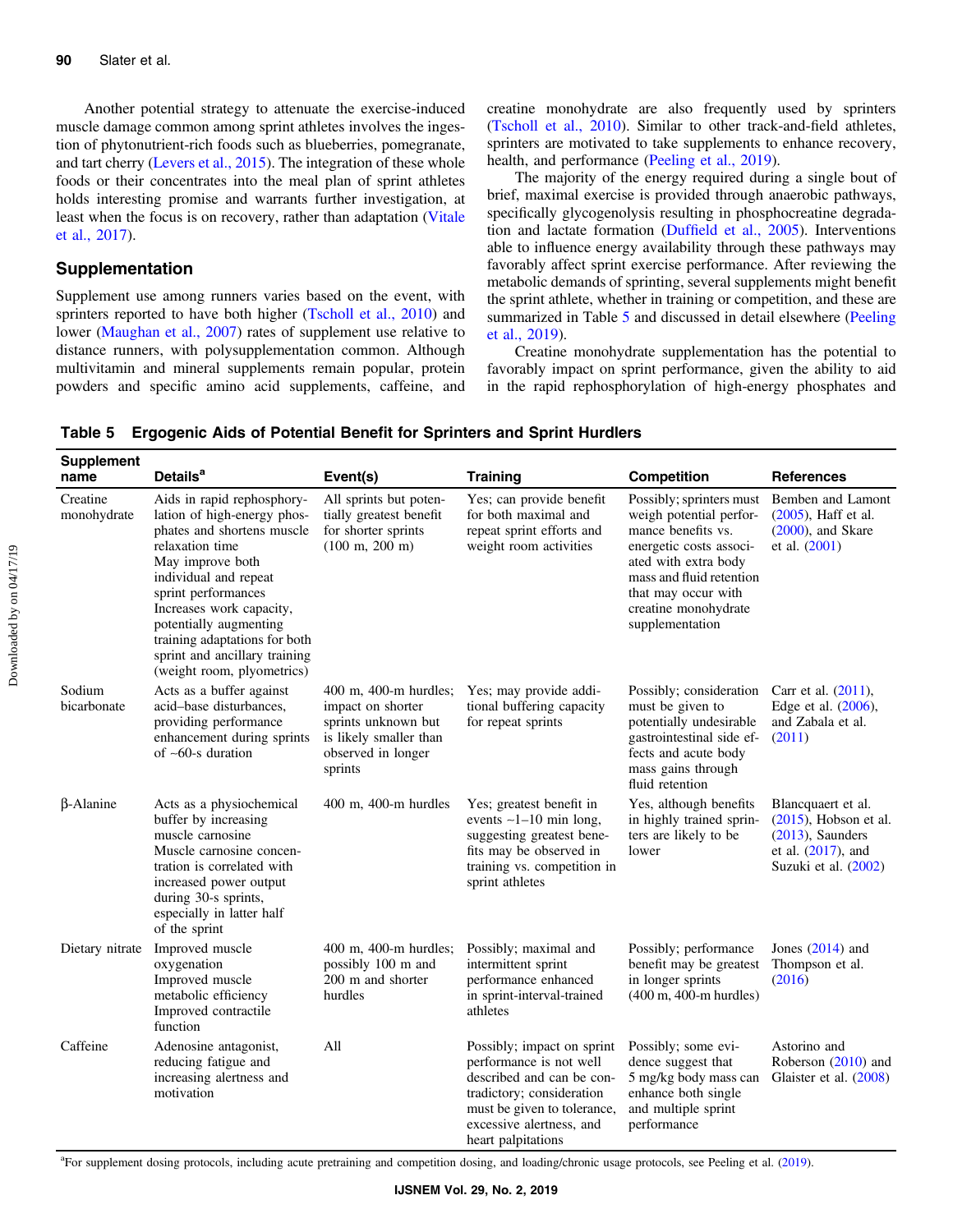<span id="page-6-0"></span>enhance buffering capacity [\(Bemben & Lamont, 2005\)](#page-7-0). Given the dependence on anaerobic glycogenolysis and associated acid–base disturbances, sprint performance may be enhanced if buffering capacity can be increased through the ingestion of acute buffering agents such as sodium bicarbonate. This may be especially relevant for the longer duration (400 m) sprints characterized by substantial acid–base disturbances. More recently, there has been significant interest in the histidine-containing dipeptide carnosine, which contributes significantly to the physiochemical buffering in skeletal muscles. The manipulation of both blood (sodium bicarbonate or sodium citrate supplementation) and muscle-buffering capacity (β-alanine supplementation) in combination [\(Hobson et al., 2013\)](#page-7-0) or through dietary manipulation also has potential [\(Limmer](#page-8-0) [et al., 2018\)](#page-8-0).

Recent evidence suggests that dietary nitrate supplementation may have the potential to enhance sprint performance, possibly because of improved muscle oxygenation, muscle metabolic efficiency, and/or contractile function [\(Jones, 2014\)](#page-8-0). Finally, caffeine ingestion can enhance both single- and multiple-sprint performance [\(Glaister et al., 2008\)](#page-7-0), and its use should be considered in sprinttrained athletes, although the potential negative implications on subsequent sleep warrant consideration [\(Dunican et al., 2018](#page-7-0)).

## Competition Nutrition Strategies

In major competitions, a sprint athlete must advance through qualifying rounds: a semifinal and final, each typically separated by several hours, and in the case of the longer sprints, typically a 24-hr period. Given the brief nature of sprint events, the relative importance of competition nutrition strategies might be assumed to be negligible. However, there is evidence to suggest that precompetition nutrition, including the use of some ergogenic aids, influences performance outcomes in these events.

Competition demands of sprinters are typically characterized by high-intensity efforts lasting approximately 10–60 s, with significant recovery between races. Due to the scheduling of major competitions, it is rare for elite sprinters to participate in more than two individual events, although athletes competing in multiple events, including relays, may have several races on a single day. With significant periods for recovery between races, muscle energy reserves are unlikely to be depleted, even in challenging environmental conditions of competitions such as the summer Olympic Games. Consequently, prerace nutrition priorities remain together with more general goals, for example, optimizing gastrointestinal tract comfort and preventing weight gain during the competition taper.

Major international track-and-field competitions generally see the initial heats of an event being held early in the day, while finals are often run in the evening. Prerace nutrition from qualifying rounds to finals may, therefore, involve different meals. A key consideration for the prerace meal, regardless of the time of day, is to consume a comfortable, familiar meal. The shorter duration of sprint events means that gastrointestinal disturbances are not as commonly reported but inappropriate food selection may affect an athlete's energy availability and gut comfort. A state of lowcarbohydrate availability has been shown to impair anaerobic work capacity ([Langfort et al., 1997\)](#page-8-0) and peak power output [\(Wroble et al., 2018](#page-9-0)). However, this effect is evident only following severe dietary carbohydrate restriction, sufficient to promote a state of ketosis. Such a state is unlikely among competitive athletes tapering prior to competition who follow a meal plan with even a moderate carbohydrate content. In light of this, sprint athletes are advised to choose a familiar meal ideally containing 1–2 g/kg body mass of carbohydrate approximately 1–4 hr prior to competition.

The use of prerace ergogenic aids, such as buffering agents or caffeine, requires careful consideration of the competition schedule. athletes who are using these products should determine the optimum dosage and timing for enhanced performance across single and repeat performances, as repeat dosing may be considered when races are close together, such as the 100-m semifinal and final. Administering a standard dose prior to each race may result in adverse outcomes depending on the specific product and its halflife. Given this, it is essential that athletes should trial supplement strategies in training or smaller competitions to determine optimal dosage and timing of administration. In the case of bicarbonate, this may result in an athlete choosing to complete a chronic supplementation strategy over a period of days, rather than an acute loading protocol immediately prior to competition ([McNaughton &](#page-8-0) [Thompson, 2001](#page-8-0)).

Postrace recovery strategies should emphasize muscle repair, replenishment of carbohydrate stores, and adequate rehydration, while considering the multiple activities that can compete for a sprinter's time and attention after competition (e.g., cooldown, massage or treatment, doping control, media, time with friends and family, and travel from the competition venue). As such, sprinters competing in multiple events would be well-advised to bring recovery foods to the competition venue, emphasizing rapidly digested protein and carbohydrates, as well as antioxidant-rich foods and fluids such as tart cherry or pomegranate juice.

# **Conclusions**

Nutrition plays a number of important roles for elite sprint athletes. Sprint athletes will benefit from a greater focus on training nutrition, given the metabolic demands of training far exceed those of competition. An emphasis should be placed on the strategic timing of nutrient intake before, during, and after exercise to assist sprinters in optimizing resistance-training work capacity, recovery, and body composition. Although it is often assumed that sprint athletes are primarily interested in promoting muscle hypertrophy, optimization of body composition demands consideration of the effect of any changes in physical traits on power-to-weight ratio and biomechanical efficiency. Nutritional supplements remain very popular among sprinters, and there is some evidence to support the use of a small number of products to assist elite sprinters, albeit marginally, in the training and/or competition environment. However, advice should first be sought from university-qualified, performance nutrition-focused professionals. Any proposed dietary interventions should be trialled in training to assess tolerance and likely individual performance response.

#### Acknowledgments

Manuscript preparation was undertaken by G. J. Slater, J. Sygo, and M. Jorgensen. All authors approved the final version of the article. No author had any conflict of interest.

# **References**

Abe, T., Fukashiro, S., Harada, Y., & Kawamoto, K. (2001). Relationship between sprint performance and muscle fascicle length in female sprinters. Journal of Physiological Anthropology and Applied Human Science, 20(2), 141-147. PubMed ID: [11385937](http://www.ncbi.nlm.nih.gov/pubmed/11385937?dopt=Abstract) doi[:10.2114/jpa.](https://doi.org/10.2114/jpa.20.141) [20.141](https://doi.org/10.2114/jpa.20.141)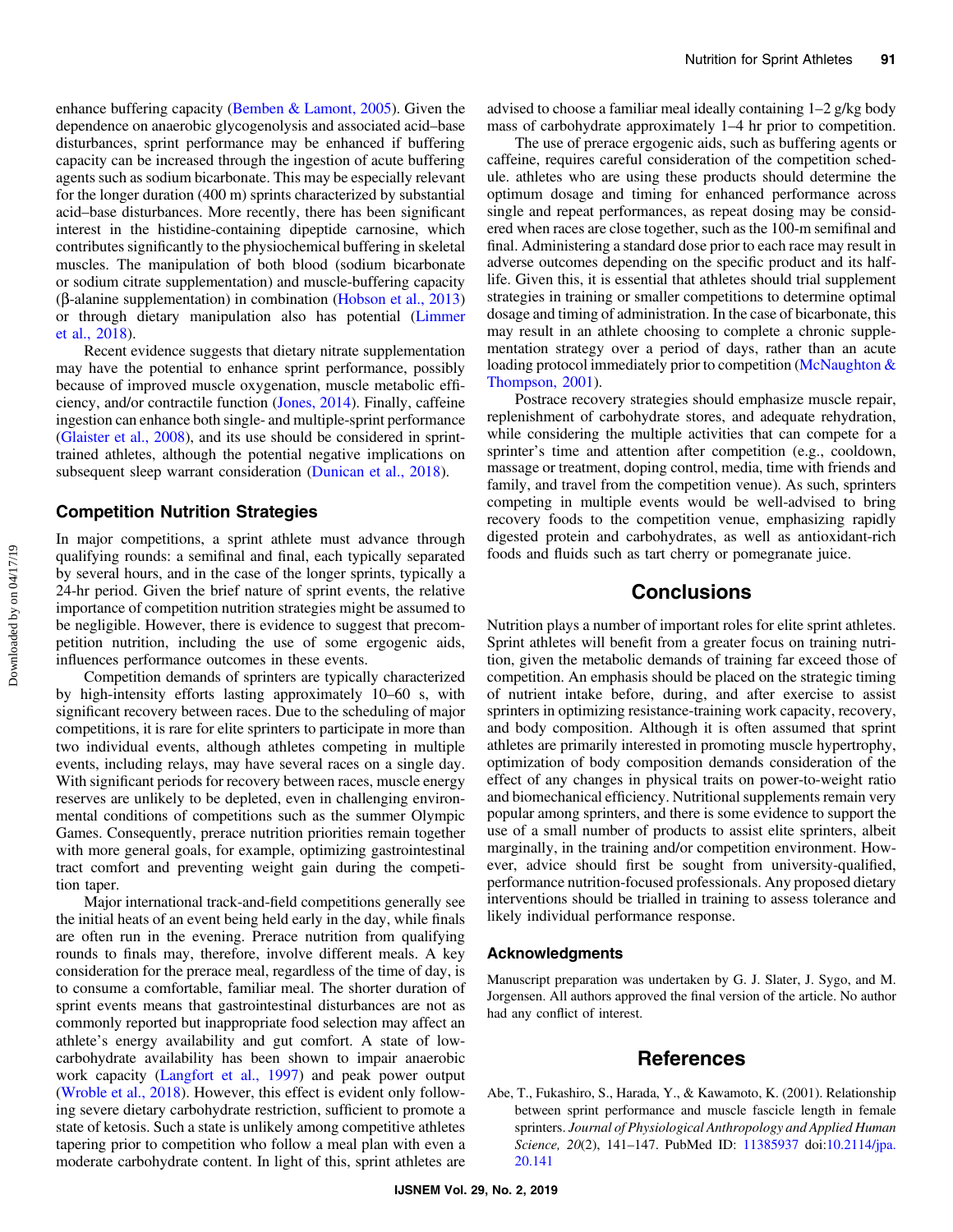- <span id="page-7-0"></span>Aerenhouts, D., Delecluse, C., Hagman, F., Taeymans, J., Debaere, S., Van Gheluwe, B., & Clarys, P. (2012). Comparison of anthropometric characteristics and sprint start performance between elite adolescent and adult sprint athletes. European Journal of Sport Science, 12(1), 9–15. doi[:10.1080/17461391.2010.536580](https://doi.org/10.1080/17461391.2010.536580)
- Aerenhouts, D., Hebbelinck, M., Poortmans, J.R., & Clarys, P. (2008). Nutritional habits of Flemish adolescent sprint athletes. International Journal of Sport Nutrition and Exercise Metabolism, 18(5), 509–523. PubMed ID: [19033612](http://www.ncbi.nlm.nih.gov/pubmed/19033612?dopt=Abstract) doi:[10.1123/ijsnem.18.5.509](https://doi.org/10.1123/ijsnem.18.5.509)
- Alway, S.E., MacDougall, J.D., Sale, D.G., Sutton, J.R., & McComas, A.J. (1988). Functional and structural adaptations in skeletal muscle of trained athletes. Journal of Applied Physiology, 64(3), 1114–1120. PubMed ID: [3366734](http://www.ncbi.nlm.nih.gov/pubmed/3366734?dopt=Abstract) doi[:10.1152/jappl.1988.64.3.1114](https://doi.org/10.1152/jappl.1988.64.3.1114)
- Astorino, T.A., & Roberson, D.W. (2010). Efficacy of acute caffeine ingestion for short-term high-intensity exercise performance: A systematic review. The Journal of Strength and Conditioning Research, 24(1), 257–265. PubMed ID: [19924012](http://www.ncbi.nlm.nih.gov/pubmed/19924012?dopt=Abstract) doi[:10.1519/](https://doi.org/10.1519/JSC.0b013e3181c1f88a) [JSC.0b013e3181c1f88a](https://doi.org/10.1519/JSC.0b013e3181c1f88a)
- Bartlett, J.D., Hawley, J.A., & Morton, J.P. (2015). Carbohydrate availability and exercise training adaptation: Too much of a good thing? European Journal of Sport Science, 15(1), 3–12. PubMed ID: [24942068](http://www.ncbi.nlm.nih.gov/pubmed/24942068?dopt=Abstract) doi:[10.1080/17461391.2014.920926](https://doi.org/10.1080/17461391.2014.920926)
- Bemben, M.G., & Lamont, H.S. (2005). Creatine supplementation and exercise performance: Recent findings. Sports Medicine, 35(2), 107– 125. PubMed ID: [15707376](http://www.ncbi.nlm.nih.gov/pubmed/15707376?dopt=Abstract) doi[:10.2165/00007256-200535020-](https://doi.org/10.2165/00007256-200535020-00002) [00002](https://doi.org/10.2165/00007256-200535020-00002)
- Blancquaert, L., Everaert, I., & Derave, W. (2015). Beta-alanine supplementation, muscle carnosine and exercise performance. Current Opinion in Clinical Nutrition and Metabolic Care, 18(1), 63–70. PubMed ID: [25474013](http://www.ncbi.nlm.nih.gov/pubmed/25474013?dopt=Abstract) doi:[10.1097/MCO.0000000000000127](https://doi.org/10.1097/MCO.0000000000000127)
- Capling, L., Beck, K.L., Gifford, J.A., Slater, G., Flood, V.M., & O'Connor, H. (2017). Validity of Dietary Assessment in Athletes: A systematic review. Nutrients, 9(12), pii: E1313. doi[:10.3390/](https://doi.org/10.3390/nu9121313) [nu9121313](https://doi.org/10.3390/nu9121313)
- Carr, A.J., Hopkins, W.G., & Gore, C.J. (2011). Effects of acute alkalosis and acidosis on performance: A meta-analysis. Sports Medicine, 41(10), 801–814. PubMed ID: [21923200](http://www.ncbi.nlm.nih.gov/pubmed/21923200?dopt=Abstract) doi[:10.2165/11591440-](https://doi.org/10.2165/11591440-000000000-00000) [000000000-00000](https://doi.org/10.2165/11591440-000000000-00000)
- Carter, J. (1984). Somatotypes of Olympic athletes from 1948–1976. In J. Carter (Ed.), Physical structure of Olympic athletes. Part II: Kinanthropometry of Olympic athletes (pp. 80–109). Basel, Switzerland: Karger.
- Casa, D.J., Cheuvront, S.N., Galloway, S.R., & Shirreffs, S.M. (2019). Fluid needs for training, competition and recovery in track-and-field athletes. International Journal of Sport Nutrition and Exercise Metabolism, 29. doi[:10.1123/ijsnem.2018-0374](https://doi.org/10.1123/ijsnem.2018-0374)
- Charles, J.D., & Bejan, A. (2009). The evolution of speed, size and shape in modern athletics. Journal of Experimental Biology, 212(Pt 15), 2419–2425. PubMed ID: [19617435](http://www.ncbi.nlm.nih.gov/pubmed/19617435?dopt=Abstract) doi[:10.1242/jeb.](https://doi.org/10.1242/jeb.031161) [031161](https://doi.org/10.1242/jeb.031161)
- Cockburn, E., Stevenson, E., Hayes, P.R., Robson-Ansley, P., & Howatson, G. (2010). Effect of milk-based carbohydrate-protein supplement timing on the attenuation of exercise-induced muscle damage. Applied Physiology, Nutrition, and Metabolism, 35(3), 270–277. PubMed ID: [20555370](http://www.ncbi.nlm.nih.gov/pubmed/20555370?dopt=Abstract) doi:[10.1139/H10-017](https://doi.org/10.1139/H10-017)
- Cunningham, D.J., West, D.J., Owen, N.J., Shearer, D.A., Finn, C.V., Bracken, R.M., ... Kilduff, L.P. (2013). Strength and power predictors of sprinting performance in professional rugby players. The Journal of Sports Medicine and Physical Fitness, 53(2), 105–111. PubMed ID: [23584316](http://www.ncbi.nlm.nih.gov/pubmed/23584316?dopt=Abstract)
- Dawson, B., Fitzsimons, M., Green, S., Goodman, C., Carey, M., & Cole, K. (1998). Changes in performance, muscle metabolites, enzymes and

fibre types after short sprint training. European Journal of Applied Physiology and Occupational Physiology, 78(2), 163–169. PubMed ID: [9694316](http://www.ncbi.nlm.nih.gov/pubmed/9694316?dopt=Abstract) doi:[10.1007/s004210050402](https://doi.org/10.1007/s004210050402)

- Dowson, M.N., Nevill, M.E., Lakomy, H.K., Nevill, A.M., & Hazeldine, R.J. (1998). Modelling the relationship between isokinetic muscle strength and sprint running performance. Journal of Sports Sciences, 16(3), 257–265. PubMed ID: [9596360](http://www.ncbi.nlm.nih.gov/pubmed/9596360?dopt=Abstract) doi[:10.1080/](https://doi.org/10.1080/026404198366786) [026404198366786](https://doi.org/10.1080/026404198366786)
- Duffield, R., Dawson, B., & Goodman, C. (2005). Energy system contribution to 400-metre and 800-metre track running. Journal of Sports Sciences, 23(3), 299–307. PubMed ID: [15966348](http://www.ncbi.nlm.nih.gov/pubmed/15966348?dopt=Abstract) doi[:10.1080/](https://doi.org/10.1080/02640410410001730043) [02640410410001730043](https://doi.org/10.1080/02640410410001730043)
- Dunican, I.C., Higgins, C.C., Jones, M.J., Clarke, M.W., Murray, K., Dawson, B., ... Eastwood, P.R. (2018). Caffeine use in a Super Rugby game and its relationship to post-game sleep. European Journal of Sport Science, 18(4), 513–523.
- Edge, J., Bishop, D., & Goodman, C. (2006). Effects of chronic NaHCO3 ingestion during interval training on changes to muscle buffer capacity, metabolism, and short-term endurance performance. Journal of Applied Physiology, 101(3), 918–925. PubMed ID: [16627675](http://www.ncbi.nlm.nih.gov/pubmed/16627675?dopt=Abstract) doi:[10.1152/japplphysiol.01534.2005](https://doi.org/10.1152/japplphysiol.01534.2005)
- Gillen, J.B., Trommelen, J., Wardenaar, F.C., Brinkmans, N.Y., Versteegen, J.J., Jonvik, K.L., ::: van Loon, L.J. (2017). Dietary Protein Intake and Distribution Patterns of Well-Trained Dutch Athletes. International Journal of Sport Nutrition and Exercise Metabolism, 27(2), 105–114. PubMed ID: [27710150](http://www.ncbi.nlm.nih.gov/pubmed/27710150?dopt=Abstract) doi[:10.1123/](https://doi.org/10.1123/ijsnem.2016-0154) [ijsnem.2016-0154](https://doi.org/10.1123/ijsnem.2016-0154)
- Glaister, M., Howatson, G., Abraham, C.S., Lockey, R.A., Goodwin, J.E., Foley, P., & McInnes, G. (2008). Caffeine supplementation and multiple sprint running performance. Medicine & Science in Sports & Exercise, 40(10), 1835–1840. PubMed ID: [18799995](http://www.ncbi.nlm.nih.gov/pubmed/18799995?dopt=Abstract) doi[:10.1249/](https://doi.org/10.1249/MSS.0b013e31817a8ad2) [MSS.0b013e31817a8ad2](https://doi.org/10.1249/MSS.0b013e31817a8ad2)
- Green, H.J. (1997). Mechanisms of muscle fatigue in intense exercise. Journal of Sports Sciences, 15(3), 247–256. PubMed ID: [9232550](http://www.ncbi.nlm.nih.gov/pubmed/9232550?dopt=Abstract) doi:[10.1080/026404197367254](https://doi.org/10.1080/026404197367254)
- Haff, G.G., Kirksey, K.B., Stone, M.H., Warren, B.J., Johnson, R.L., Stone, M., ... Proulx, C. (2000). The Effect of 6 Weeks of Creatine Monohydrate Supplementation on Dynamic Rate of Force Development. The Journal of Strength and Conditioning Research, 14(4), 426–433.
- Handsfield, G.G., Knaus, K.R., Fiorentino, N.M., Meyer, C.H., Hart, J.M., & Blemker, S.S. (2017). Adding muscle where you need it: Nonuniform hypertrophy patterns in elite sprinters. Scandinavian Journal of Medicine & Science in Sports, 27(10), 1050–1060. PubMed ID: [27373796](http://www.ncbi.nlm.nih.gov/pubmed/27373796?dopt=Abstract) doi:[10.1111/sms.12723](https://doi.org/10.1111/sms.12723)
- Hargreaves, M., Finn, J.P., Withers, R.T., Halbert, J.A., Scroop, G.C., Mackay, M., ... Carey, M.F. (1997). Effect of muscle glycogen availability on maximal exercise performance. European Journal of Applied Physiology and Occupational Physiology, 75(2), 188–192. PubMed ID: [9118987](http://www.ncbi.nlm.nih.gov/pubmed/9118987?dopt=Abstract) doi[:10.1007/s004210050146](https://doi.org/10.1007/s004210050146)
- Hargreaves, M., McKenna, M.J., Jenkins, D.G., Warmington, S.A., Li, J.L., Snow, R.J., & Febbraio, M.A. (1998). Muscle metabolites and performance during high-intensity, intermittent exercise. Journal of Applied Physiology, 84(5), 1687–1691. PubMed ID: [9572818](http://www.ncbi.nlm.nih.gov/pubmed/9572818?dopt=Abstract) doi:[10.](https://doi.org/10.1152/jappl.1998.84.5.1687) [1152/jappl.1998.84.5.1687](https://doi.org/10.1152/jappl.1998.84.5.1687)
- Hobson, R.M., Harris, R.C., Martin, D., Smith, P., Macklin, B., Gualano, B., & Sale, C. (2013). Effect of beta-alanine, with and without sodium bicarbonate, on 2000-m rowing performance. International Journal of Sport Nutrition and Exercise Metabolism, 23(5), 480–487. PubMed ID: [23535873](http://www.ncbi.nlm.nih.gov/pubmed/23535873?dopt=Abstract) doi:[10.1123/ijsnem.23.5.480](https://doi.org/10.1123/ijsnem.23.5.480)
- Huovinen, H.T., Hulmi, J.J., Isolehto, J., Kyrolainen, H., Puurtinen, R., Karila, T., ... Mero, A.A. (2015). Body composition and power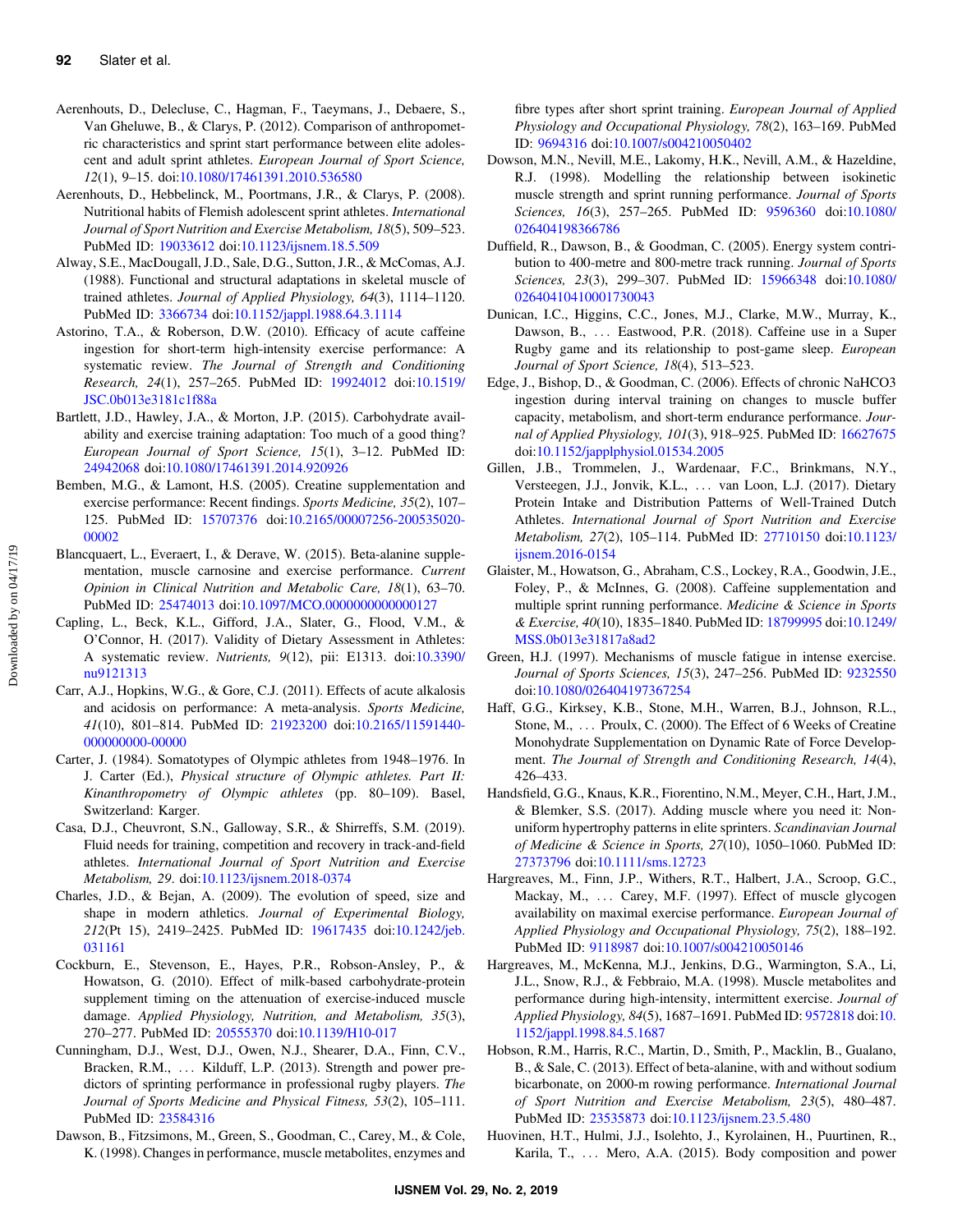<span id="page-8-0"></span>performance improved after weight reduction in male athletes without hampering hormonal balance. The Journal of Strength and Conditioning Research, 29(1), 29–36. PubMed ID: [25028999](http://www.ncbi.nlm.nih.gov/pubmed/25028999?dopt=Abstract) doi[:10.1519/](https://doi.org/10.1519/JSC.0000000000000619) [JSC.0000000000000619](https://doi.org/10.1519/JSC.0000000000000619)

- Jones, A.M. (2014). Dietary nitrate supplementation and exercise performance. Sports Medicine, 44(Suppl. 1), S35–S45. doi[:10.1007/](https://doi.org/10.1007/s40279-014-0149-y) [s40279-014-0149-y](https://doi.org/10.1007/s40279-014-0149-y)
- Koopman, R., Manders, R.J., Jonkers, R.A., Hul, G.B., Kuipers, H., & van Loon, L.J. (2006). Intramyocellular lipid and glycogen content are reduced following resistance exercise in untrained healthy males. European Journal of Applied Physiology, 96(5), 525–534. PubMed ID: [16369816](http://www.ncbi.nlm.nih.gov/pubmed/16369816?dopt=Abstract) doi[:10.1007/s00421-005-0118-0](https://doi.org/10.1007/s00421-005-0118-0)
- Kraft, J.A., Green, J.M., Bishop, P.A., Richardson, M.T., Neggers, Y.H., & Leeper, J.D. (2010). Impact of dehydration on a full body resistance exercise protocol. European Journal of Applied Physiology, 109(2), 259–267. PubMed ID: [20066432](http://www.ncbi.nlm.nih.gov/pubmed/20066432?dopt=Abstract) doi:[10.1007/s00421-009-1348-3](https://doi.org/10.1007/s00421-009-1348-3)
- Kulik, J.R., Touchberry, C.D., Kawamori, N., Blumert, P.A., Crum, A.J., & Haff, G.G. (2008). Supplemental carbohydrate ingestion does not improve performance of high-intensity resistance exercise. The Journal of Strength and Conditioning Research, 22(4), 1101–1107. PubMed ID: [18545201](http://www.ncbi.nlm.nih.gov/pubmed/18545201?dopt=Abstract) doi:[10.1519/JSC.0b013e31816d679b](https://doi.org/10.1519/JSC.0b013e31816d679b)
- Lambert, C.P., Flynn, M.G., Boone, J.B.J., Michaud, T.J., & Rodriguez-Zayas, J. (1991). Effects of Carbohydrate Feeding on Multiple-bout Resistance Exercise. The Journal of Strength and Conditioning Research, 5(4), 192–197.
- Langfort, J., Zarzeczny, R., Pilis, W., Nazar, K., & Kaciuba-Uscitko, H. (1997). The effect of a low-carbohydrate diet on performance, hormonal and metabolic responses to a 30-s bout of supramaximal exercise. European Journal of Applied Physiology and Occupational Physiology, 76(2), 128–133. PubMed ID: [9272770](http://www.ncbi.nlm.nih.gov/pubmed/9272770?dopt=Abstract) doi[:10.1007/](https://doi.org/10.1007/s004210050224) [s004210050224](https://doi.org/10.1007/s004210050224)
- Lee, S.S., & Piazza, S.J. (2009). Built for speed: Musculoskeletal structure and sprinting ability. Journal of Experimental Biology, 212(Pt 22), 3700–3707. PubMed ID: [19880732](http://www.ncbi.nlm.nih.gov/pubmed/19880732?dopt=Abstract) doi:[10.1242/jeb.031096](https://doi.org/10.1242/jeb.031096)
- Legaz, A., & Eston, R. (2005). Changes in performance, skinfold thicknesses, and fat patterning after three years of intense athletic conditioning in high level runners. British Journal of Sports Medicine, 39(11), 851–856. PubMed ID: [16244197](http://www.ncbi.nlm.nih.gov/pubmed/16244197?dopt=Abstract) doi:[10.1136/bjsm.2005.](https://doi.org/10.1136/bjsm.2005.018960) [018960](https://doi.org/10.1136/bjsm.2005.018960)
- Levers, K., Dalton, R., Galvan, E., Goodenough, C., O'Connor, A., Simbo, S., ... Kreider, R.B. (2015). Effects of powdered Montmorency tart cherry supplementation on an acute bout of intense lower body strength exercise in resistance trained males. Journal of the International Society of Sports Nutrition, 12, 41. PubMed ID: [26578852](http://www.ncbi.nlm.nih.gov/pubmed/26578852?dopt=Abstract) doi:[10.1186/s12970-015-0102-y](https://doi.org/10.1186/s12970-015-0102-y)
- Limmer, M., Eibl, A.D., & Platen, P. (2018). Enhanced 400-m sprint performance in moderately trained participants by a 4-day alkalizing diet: A counterbalanced, randomized controlled trial. Journal of the International Society of Sports Nutrition, 15(1), 25. PubMed ID: [29855319](http://www.ncbi.nlm.nih.gov/pubmed/29855319?dopt=Abstract) doi:[10.1186/s12970-018-0231-1](https://doi.org/10.1186/s12970-018-0231-1)
- MacDougall, J.D., Ward, G.R., & Sutton, J.R. (1977). Muscle glycogen repletion after high-intensity intermittent exercise. Journal of Applied Physiology, 42(2), 129–132. PubMed ID: [838636](http://www.ncbi.nlm.nih.gov/pubmed/838636?dopt=Abstract) doi:[10.1152/jappl](https://doi.org/10.1152/jappl.1977.42.2.129) [.1977.42.2.129](https://doi.org/10.1152/jappl.1977.42.2.129)
- Maughan, R.J., Depiesse, F., & Geyer, H. (2007). The use of dietary supplements by athletes. Journal of Sports Sciences, 25(Suppl. 1), S103–S113. doi[:10.1080/02640410701607395](https://doi.org/10.1080/02640410701607395)
- Maughan, R.J., Greenhaff, P.L., Leiper, J.B., Ball, D., Lambert, C.P., & Gleeson, M. (1997). Diet composition and the performance of high-intensity exercise. Journal of Sports Sciences, 15(3), 265-275. PubMed ID: [9232552](http://www.ncbi.nlm.nih.gov/pubmed/9232552?dopt=Abstract) doi[:10.1080/026404197367272](https://doi.org/10.1080/026404197367272)
- Maughan, R.J., & Shirreffs, S.M. (2010). Development of hydration strategies to optimize performance for athletes in high-intensity sports and in sports with repeated intense efforts. Scandinavian Journal of Medicine & Science in Sports, 20(Suppl. 2), 59–69. doi[:10.1111/](https://doi.org/10.1111/j.1600-0838.2010.01191.x) [j.1600-0838.2010.01191.x](https://doi.org/10.1111/j.1600-0838.2010.01191.x)
- McNaughton, L., & Thompson, D. (2001). Acute versus chronic sodium bicarbonate ingestion and anaerobic work and power output. Journal of Sports Medicine & Physical Fitness, 41(4), 456–462.
- Painelli, V.S., Roschel, H., Gualano, B., Del-Favero, S., Benatti, F.B., Ugrinowitsch, C., ... Lancha, A.H., Jr. (2011). The effect of carbohydrate mouth rinse on maximal strength and strength endurance. European Journal of Applied Physiology, 111(9), 2381–2386. PubMed ID: [21336838](http://www.ncbi.nlm.nih.gov/pubmed/21336838?dopt=Abstract) doi:[10.1007/s00421-011-1865-8](https://doi.org/10.1007/s00421-011-1865-8)
- Peeling, P., Castell, L.M., Derave, W., de Hon, O., & Burke, L.M. (2019). Sports foods and dietary supplements for optimal function and performance enhancement in track-and-field athletes. International Journal of Sport Nutrition and Exercise Metabolism, 29. doi[:10.1123/](https://doi.org/10.1123/ijsnem.2018-0271) [ijsnem.2018-0271](https://doi.org/10.1123/ijsnem.2018-0271)
- Phillips, S.M., Tipton, K.D., Ferrando, A.A., & Wolfe, R.R. (1999). Resistance training reduces the acute exercise-induced increase in muscle protein turnover. American Journal of Physiology, Endocrinology and Metabolism, 276(1 Pt 1), E118–E124. doi[:10.1152/](https://doi.org/10.1152/ajpendo.1999.276.1.E118) [ajpendo.1999.276.1.E118](https://doi.org/10.1152/ajpendo.1999.276.1.E118)
- Rankin, J.W., & Gibson, J. (2015). Making weight. In L. Burke & V. Deakin (Eds.), Clinical Sports Nutrition (5th ed., pp. 191–212). North Ryde, Australia: McGraw-Hill Education.
- Rockwell, M.S., Rankin, J.W., & Dixon, H. (2003). Effects of muscle glycogen on performance of repeated sprints and mechanisms of fatigue. International Journal of Sport Nutrition and Exercise Metabolism, 13(1), 1–14. PubMed ID: [12660402](http://www.ncbi.nlm.nih.gov/pubmed/12660402?dopt=Abstract) doi[:10.1123/ijsnem.](https://doi.org/10.1123/ijsnem.13.1.1) [13.1.1](https://doi.org/10.1123/ijsnem.13.1.1)
- Ross, A., & Leveritt, M. (2001). Long-term metabolic and skeletal muscle adaptations to short-sprint training: Implications for sprint training and tapering. Sports Medicine, 31(15), 1063–1082. PubMed ID: [11735686](http://www.ncbi.nlm.nih.gov/pubmed/11735686?dopt=Abstract) doi:[10.2165/00007256-200131150-00003](https://doi.org/10.2165/00007256-200131150-00003)
- Ross, A., Leveritt, M., & Riek, S. (2001). Neural influences on sprint running: Training adaptations and acute responses. Sports Medicine, 31(6), 409–425. PubMed ID: [11394561](http://www.ncbi.nlm.nih.gov/pubmed/11394561?dopt=Abstract) doi[:10.2165/00007256-](https://doi.org/10.2165/00007256-200131060-00002) [200131060-00002](https://doi.org/10.2165/00007256-200131060-00002)
- Saraslanidis, P.J., Panoutsakopoulos, V., Tsalis, G.A., & Kyprianou, E. (2011). The effect of different first 200-m pacing strategies on blood lactate and biomechanical parameters of the 400-m sprint. European Journal of Applied Physiology, 111(8), 1579–1590. PubMed ID: [21190037](http://www.ncbi.nlm.nih.gov/pubmed/21190037?dopt=Abstract) doi:[10.1007/s00421-010-1772-4](https://doi.org/10.1007/s00421-010-1772-4)
- Saunders, B., Elliott-Sale, K., Artioli, G.G., Swinton, P.A., Dolan, E., Roschel, H., ... Gualano, B. (2017). beta-alanine supplementation to improve exercise capacity and performance: A systematic review and meta-analysis. British Journal of Sports Medicine, 51(8), 658–669. PubMed ID: [27797728](http://www.ncbi.nlm.nih.gov/pubmed/27797728?dopt=Abstract) doi[:10.1136/bjsports-](https://doi.org/10.1136/bjsports-2016-096396)[2016-096396](https://doi.org/10.1136/bjsports-2016-096396)
- Savoie, F.A., Kenefick, R.W., Ely, B.R., Cheuvront, S.N., & Goulet, E.D. (2015). Effect of Hypohydration on Muscle Endurance, Strength, Anaerobic Power and Capacity and Vertical Jumping Ability: A meta-analysis. Sports Medicine, 45(8), 1207–1227. PubMed ID: [26178327](http://www.ncbi.nlm.nih.gov/pubmed/26178327?dopt=Abstract) doi:[10.1007/s40279-015-0349-0](https://doi.org/10.1007/s40279-015-0349-0)
- Skare, O.C., Skadberg, & Wisnes, A.R. (2001). Creatine supplementation improves sprint performance in male sprinters. Scandinavian Journal of Medicine and Science in Sports, 11(2), 96–102. PubMed ID: [11252467](http://www.ncbi.nlm.nih.gov/pubmed/11252467?dopt=Abstract) doi:[10.1034/j.1600-0838.2001.011002096.x](https://doi.org/10.1034/j.1600-0838.2001.011002096.x)
- Spencer, M.R., & Gastin, P.B. (2001). Energy system contribution during 200- to 1500-m running in highly trained athletes. Medicine &